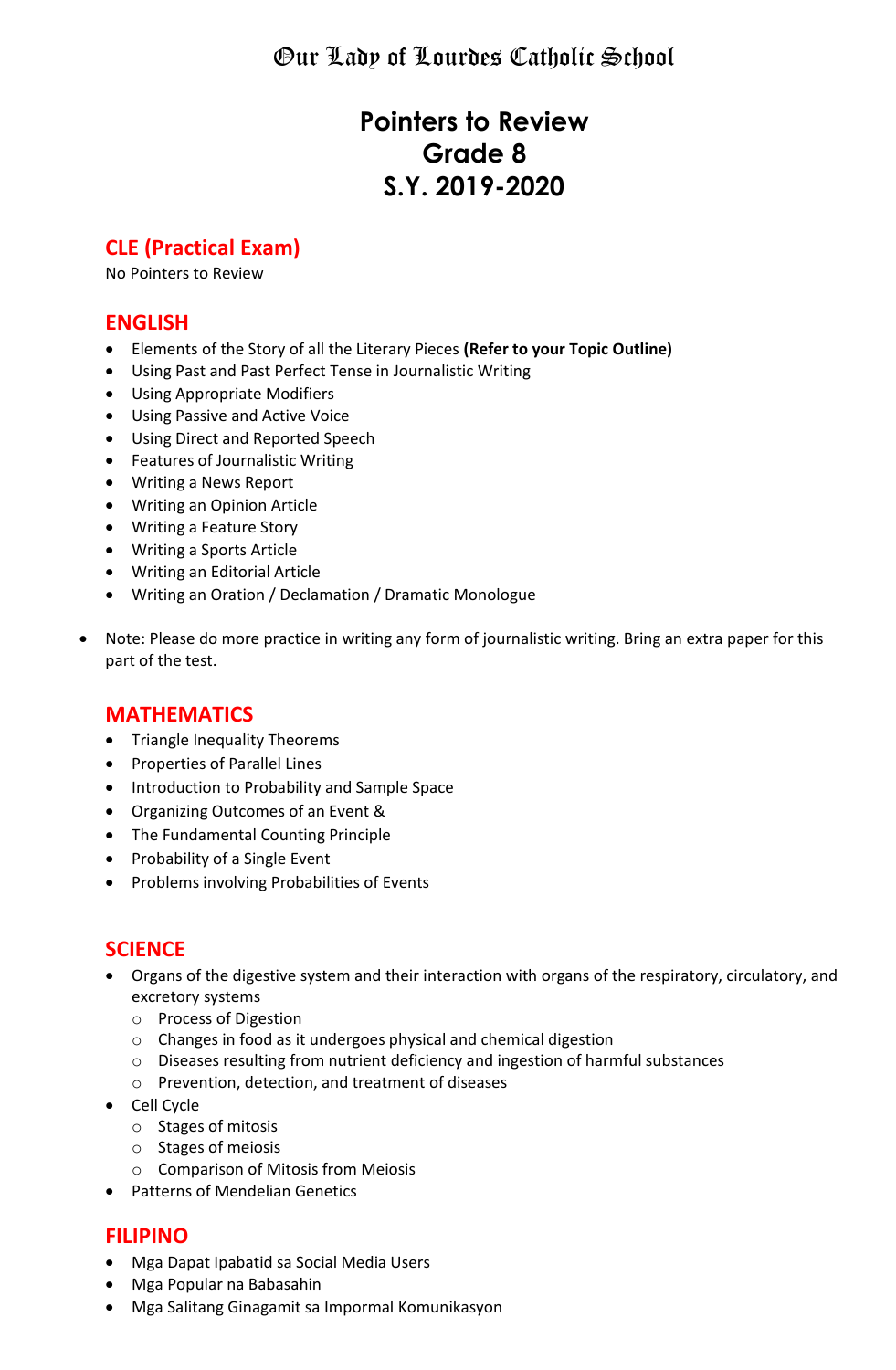- "Tanikalang Lagot" (Komentaryo ng Programang Panradyo)
- Pagsulat ng Iskrip ng Programang Panradyo
- Ekspresyon sa Pagpapahayag ng Konsepto o Pananaw
- Pananakit sa Bata Bilang Pagdidisiplina, Dapat Bang Ipagbawal? Balitang-ulat ni Kara David, GMA NEWSTV: Balitanghali
- Ekspresyong Hudyat ng Kaugnayang Lohikal
- Pagsulat ng Dokumentaryong Pantelebisyon
- Pananaliksik at Pagsagot sa Aklat
- "Anak" (Isang Rebyu o Pagsusuri)
- Pagsulat ng Rebyu ng Isang Pelikula
- Mga Bantas
- Iba Pang Komposisyong Popular
- Mga Alituntunin sa Pagbaybay na Pasulat
- Mga Hakbang sa Pagsulat ng Social Awareness Campaign

### **ARALING PANLIPUNAN**

- Mga Dahilan na Nagbigay-daan sa Unang Digmaang Pandaigdig
- Mahahalagang Pangyayaring Naganap sa Unang Digmaang Pandaigdig
- Epekto ng Unang Digmaang Pandaigdig
- Pagsisikap ng mga Bansa na Makamit ang Kapayapaang Pandaigdig
- Ang Ikalawang Digmaang Pandaigdig
- Epekto ng Ikalawang Digmaang Pandaigdig
- Pagsisikap ng mga Bansa na Makamit ang Kapayapaang Pandaigdig
- Mga Ideolohiya
- Cold War at Neokolonyalismo
- Mga Pandaigdigang Organisasyon, Pangkat at Alyansa

# **COMPUTER**

- Jump Statements
- Break Statement
- Continue Statement
- Go to Statement

## **TLE**

- Video Demonstration:
- -Present what are the Instruments, Electrical Tools and Materials.
- -Show at least 5 sample problems about Ohm's Law; discuss how to solve for the missing component.
- -Discuss what are the different Kinds of Circuit, then construct one circuit using actual components. (Battery, Wires, Light Emitting Diode (LED) )

### **MUSIC**

- Kabuki
- Peking Opera
- a Wayang Kulit (Cultural background, Musical Instruments, and Significance)

#### **ART**

#### **Bring the following for Practical Test**

- Bond paper
- Glue/tape
- Wayang kulit
- Ballpen

### **PHYSICAL EDUCATION**

Performance Dance (Practical Exam)